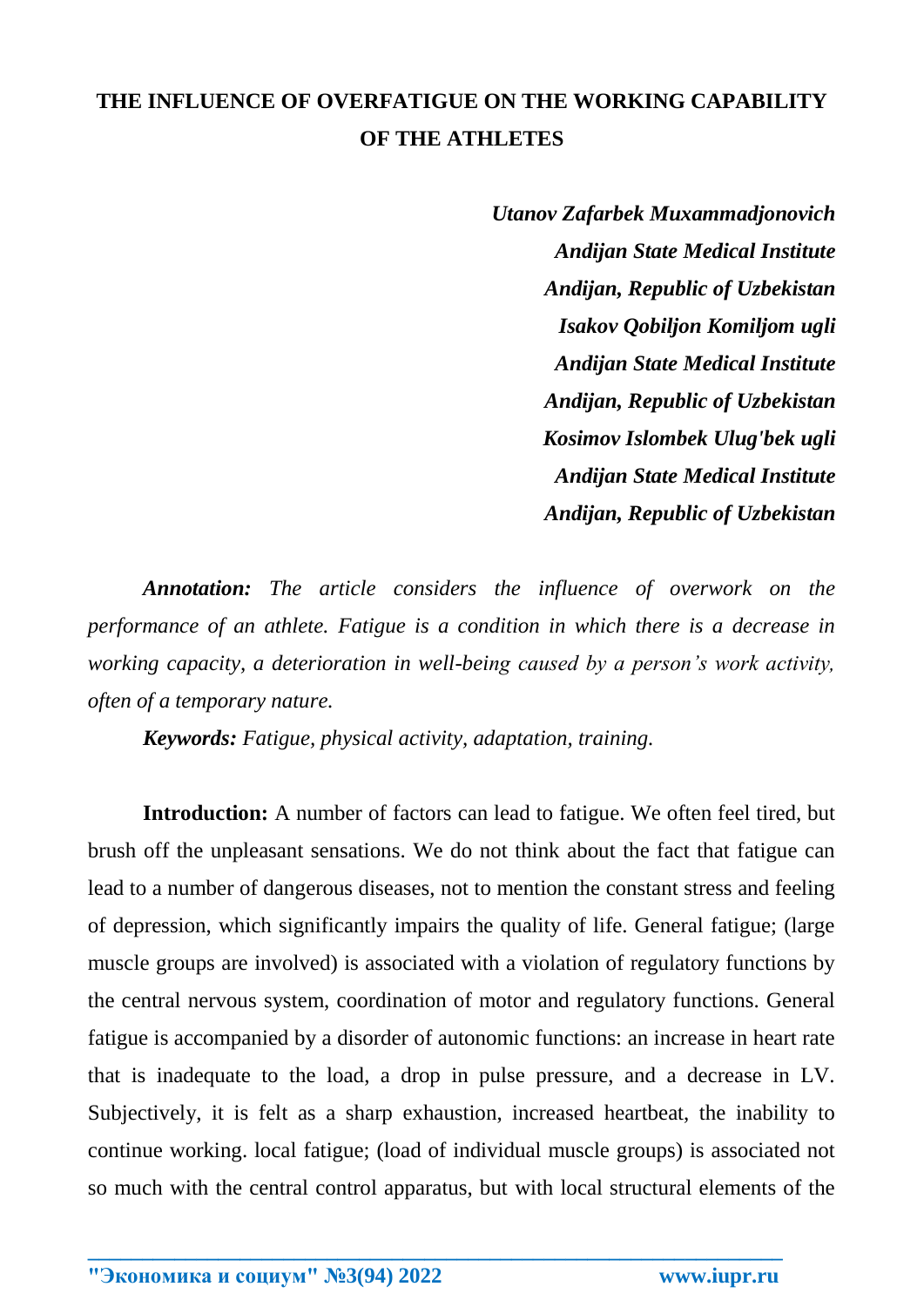regulation of movements: terminals of motor nerves, neuromuscular synapses. In the presynaptic membrane, the amount of acetylcholine decreases, as a result of which the action potential of the postsynaptic membrane decreases. There is a partial blocking of the efferent signal transmitted to the muscle. The contractile function of the muscle worsens the quality of life.

Adaptation of the cardiovascular system and external respiration to loads depends on age, degree of training and on the power of the load being performed. In younger athletes (12–13 and 14–15 years old) or less trained, adaptation is manifested in an increase in heart rate and an increase in respiratory minute volume due to increased breathing, while in older athletes (16–17 years old) or in more trained (having sports discharges) - in an increase in pulse pressure and an increase in the minute volume of breathing due to its depth.

In younger or less trained athletes, myotonometric parameters and proprioceptive sensitivity decreased. In cortical neurodynamics, there was a decrease in the mobility of nervous processes with a predominance of inhibitory ones. In athletes of older age or with a higher degree of fitness, the values of tonometric indicators changed insignificantly, while the mobility of cortical nervous processes was balanced. The activity of the vegetative and somatic systems in connection with the performance of physical activity is in a certain agreement (relationship). In the forms of coordination of vegetative and somatic functions in young athletes and skiers, 4 main types of relationship between functions and 3 transitional variants were found. The revealed types of interrelations of functions are ways to improve the coordination of vegetative and somatic functions in terms of age and in terms of the development of fitness. The formation of the mechanism of interconnection is based on the coordination activity of the central nervous system, which is expressed in athletes aged 12-17 years of different sports readiness in the corresponding changes in neurodynamics.

 The assessment of the load power by the time parameter cannot be accepted for young athletes. Therefore, when dosing a training load, it is necessary to use the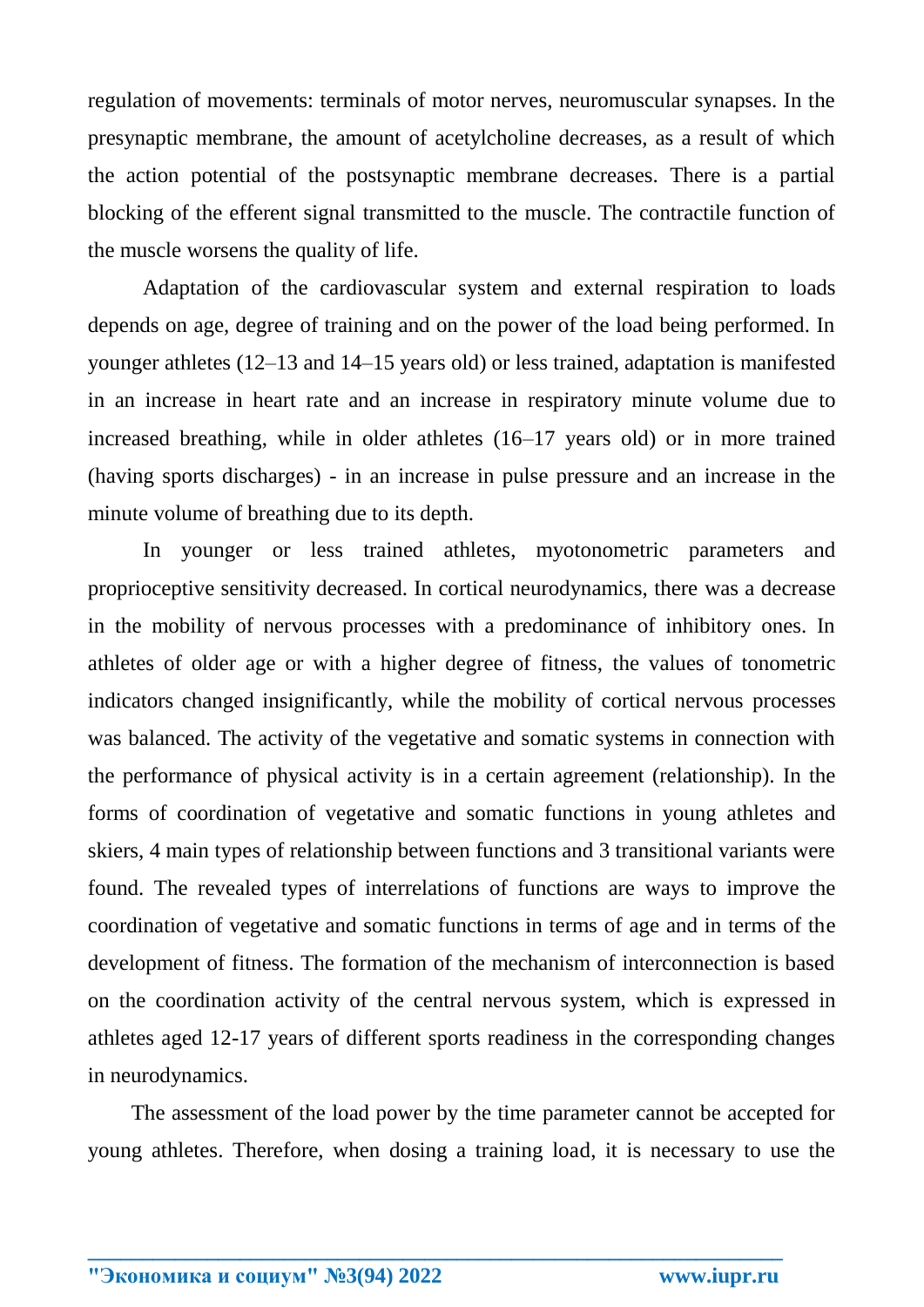definition of its power according to the correspondence between the values of oxygen demand and debt.

Determining the type of relationship between functions in the performance of physical activity can be used as the basis for assessing fitness, selection of training loads and complexes in therapeutic gymnastics.

A positive effect on blood circulation is exerted by the use of exercises of moderate intensity, which positively affects the entire motor apparatus. A large total amount of physical activity (lasting up to 3 hours) with the use of maximum weights creates the preconditions for an overstrain of the cardiovascular system and is usually accompanied by a lengthening of the recovery period. The high efficiency of the training process is ensured by the use of muscle efforts within 80% of the maximum result in each weightlifting exercise.

An important indicator of the functional capabilities of a person when performing speed-strength exercises is the value of hemoglobin in the blood at rest. In weightlifters of high sports ranks at rest, a lower content of hemoglobin in the blood was found than in athletes of lower ranks. The mode of motor activity has a significant impact on this indicator. The greatest increase in the percentage of hemoglobin is observed during training sessions, in which 80% of the total load falls on special auxiliary exercises lasting up to 2 hours. With high speed-strength loads, it is necessary to take the trace elements of cobalt and iron - caomide and feramide in combination with goat's milk. A direct dependence of the amount of sugar in the blood of weightlifters on the volume and nature of the training load was found. blood sugar. Training loads with a predominance of classical exercises performed at high intensity for 2 hours or more cause a noticeable decrease in blood sugar levels. Training sessions with a predominance of special auxiliary exercises create the prerequisites for an increase in blood sugar.

With intensive speed-strength work in conditions of high external temperature, a sharp decrease in the level of chlorides in the blood is noted. It is greatest in the summer months after training sessions with the use of mainly classical weightlifting exercises. Predominant use of special auxiliary exercises under these conditions is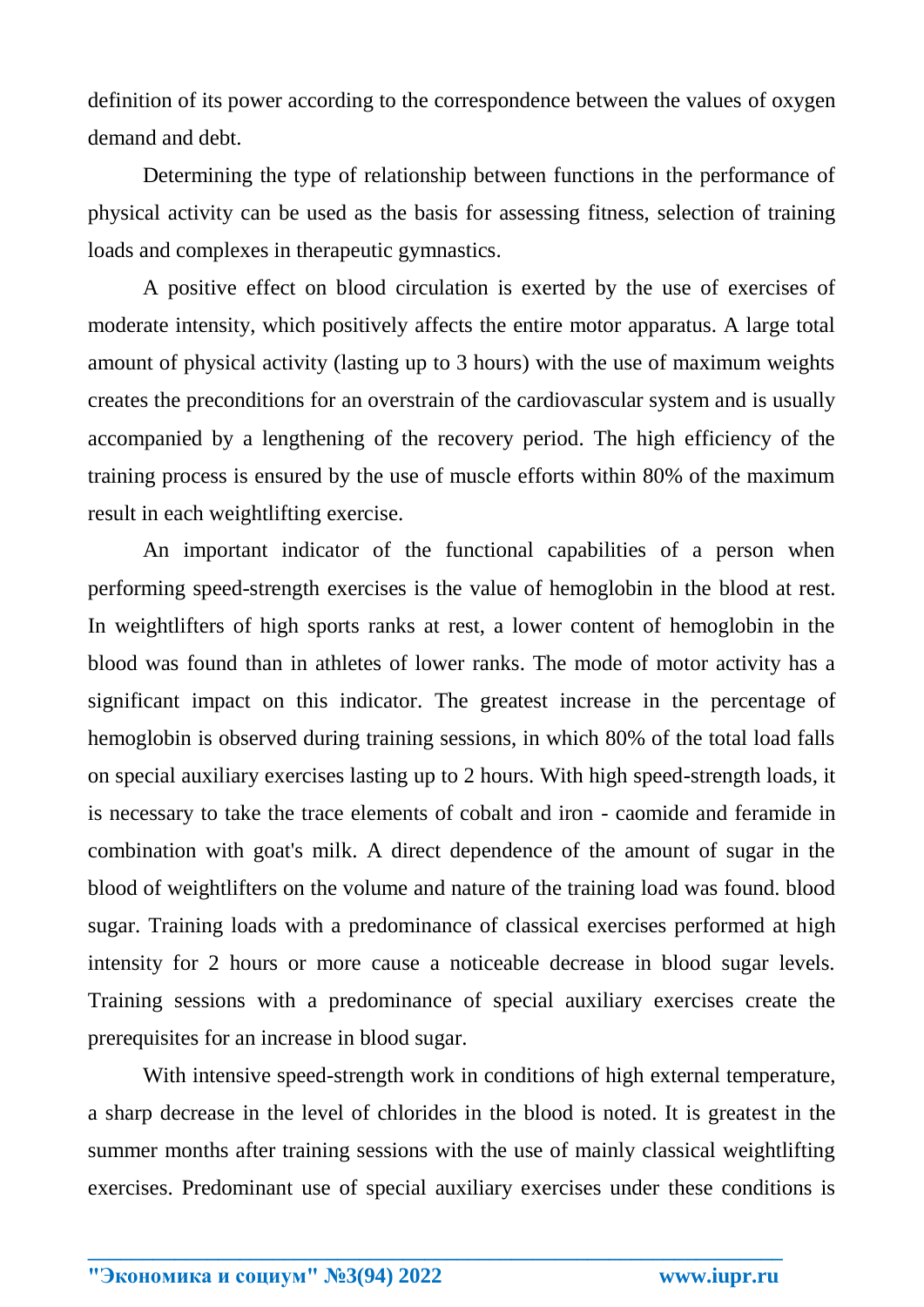accompanied by a smaller decrease in the level of chlorides in the blood. To ensure the normal course of the process of muscle contraction, it is important to prevent the development of chloride deficiency in the blood and thereby eliminate the possible decrease in motor potential.

Under the influence of systematic physical exercises of a speed-strength nature, significant changes in the chemistry of muscle contraction occur. In particular, in weightlifters of various levels of preparedness, there are sharp fluctuations in the content of creatinine in the urine. The higher the degree of fitness of an athlete, the more creatinine is released after a muscle load. The intensity of creatinine release reaches a high level under conditions of great nervous and mental stress. The concentration of creatinine in the urine before sports competitions in weightlifters is higher than at rest under normal conditions of the training process.

When performing speed-strength loads, it is important to systematically obtain data on the dynamics of higher nervous activity, blood circulation, excretion of chlorides, creatinine, which will allow timely correction of the planned physical activity in order to create optimal conditions for the growth of motor potential. Under the influence of systematic training, athletes undergo significant changes in motor and vegetative functions, which are determined both at rest and in the recovery period after physical exertion.

The change in these functions in athletes at rest is in a certain dependence on gender, age, sport, level of sportsmanship, and especially on the state of training. With the growth of training, the improvement of motor and vegetative functions occurs and the establishment of certain relationships between them.

A good functional state of an athlete corresponds to certain changes in the somatic reflex sphere and the neuromuscular apparatus. There is a predominance of reflexes of medium liveliness, an increase in muscle tension, an increase in amplitude and a decrease in the asymmetry of tonometric indicators and a more perfect mastery of the relaxation function.

## **References:**

**\_\_\_\_\_\_\_\_\_\_\_\_\_\_\_\_\_\_\_\_\_\_\_\_\_\_\_\_\_\_\_\_\_\_\_\_\_\_\_\_\_\_\_\_\_\_\_\_\_\_\_\_\_\_\_\_\_\_\_\_\_\_\_\_**

1.А.А.Ушаков "Практическая физиотерапия" М., 2009 г.